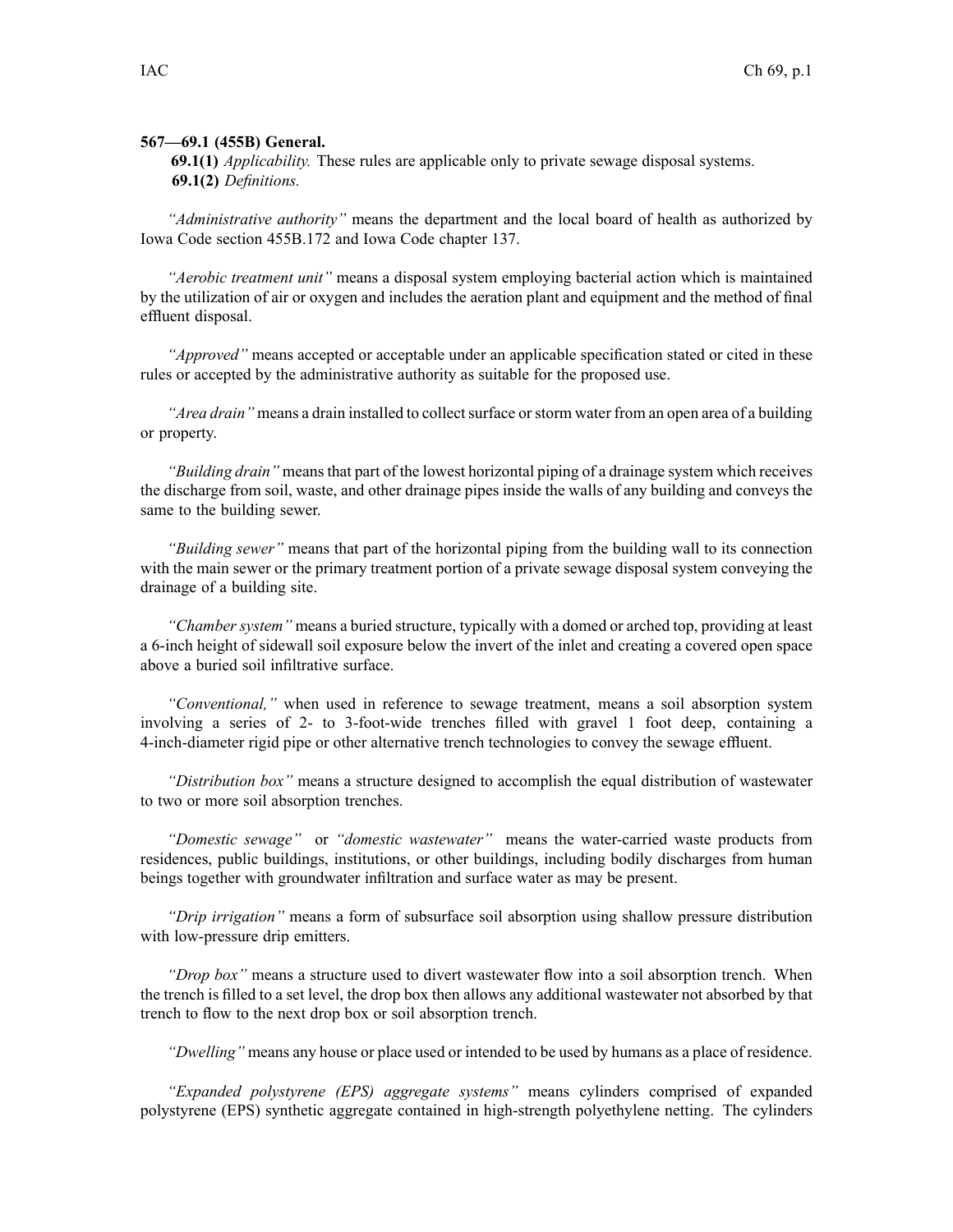are 12 inches in diameter and are produced both with and without <sup>a</sup> distribution pipe. Cylinders may be configured in <sup>a</sup> trench, bed, at-grade and mound applications to obtain the desired width, height and length. Cylinders containing <sup>a</sup> distribution pipe shall be connected end-to-end with an internal coupling device.

*"Fill soil"* means clean soil, free of debris or large organic material, which has been mechanically moved onto <sup>a</sup> site and has been in place for less than one year.

*"Foundation drain"* means that portion of <sup>a</sup> building drainage system which is provided to drain groundwater, not including any wastewater, from the outside of the foundation or over or under the basement floor and which is not connected to the building drain.

*"Free access filter"* means an intermittent sand filter constructed within the natural soil or above the ground surface, with access to the distributor pipes and top of the filter media for maintenance and media replacement.

*"Gravel"* means stone screened from river sand or quarried and washed free of clay and clay coatings. Concrete aggregate designated as Class II by the department of transportation is acceptable.

*"Gravelless pipe system"* means <sup>a</sup> soil absorption system comprised of 10-inch-diameter corrugated plastic pipe, perforated with holes on <sup>a</sup> 120-degree arc centered on the bottom, wrapped in <sup>a</sup> sheath of geotextile filter wrap, and installed level in <sup>a</sup> trench without gravel bedding or cover.

*"Grease interceptor"* means <sup>a</sup> watertight device designed to intercept and retain or remove grease and fatty substances. The device may be located inside (grease separator) or outside (grease tank or grease trap) <sup>a</sup> facility.

*"Intermittent sand filter"* means <sup>a</sup> bed of granular materials 24 to 36 inches deep underlain by graded gravel and collecting tile. Wastewater is applied intermittently to the surface of the bed through distribution pipes, and the bed is underdrained to collect and discharge the final effluent. Uniform distribution is normally obtained by dosing so as to utilize the entire surface of the bed. Filters may be designed to provide free access (open filters) or may be buried in the ground (buried filters or subsurface sand filters).

*"Lake"* means <sup>a</sup> natural or man-made impoundment of water with more than one acre of water surface area at the high water level.

*"Limiting layer"* means bedrock, seasonally high groundwater level, or any layer of soil with <sup>a</sup> stabilized percolation rate exceeding 60 minutes for the water to fall one inch.

*"Mound system"* means an aboveground soil absorption system used to disperse effluent from septic tanks in cases in which <sup>a</sup> seasonally high water table, high bedrock conditions, slowly permeable soils, or limited land areas preven<sup>t</sup> conventional subsurface soil absorption systems.

*"Packed bed media filter"* means <sup>a</sup> watertight structure filled with uniformly sized media that is normally placed over an underdrain system. The wastewater is dosed onto the surface of the media through <sup>a</sup> distribution network and is allowed to percolate through the media to the underdrain system. The underdrain collects the filtrate and discharges the final effluent.

*"Percolation test"* means <sup>a</sup> falling water level procedure used to determine the ability of soils to absorb primary treated wastewater. (See Appendix B.)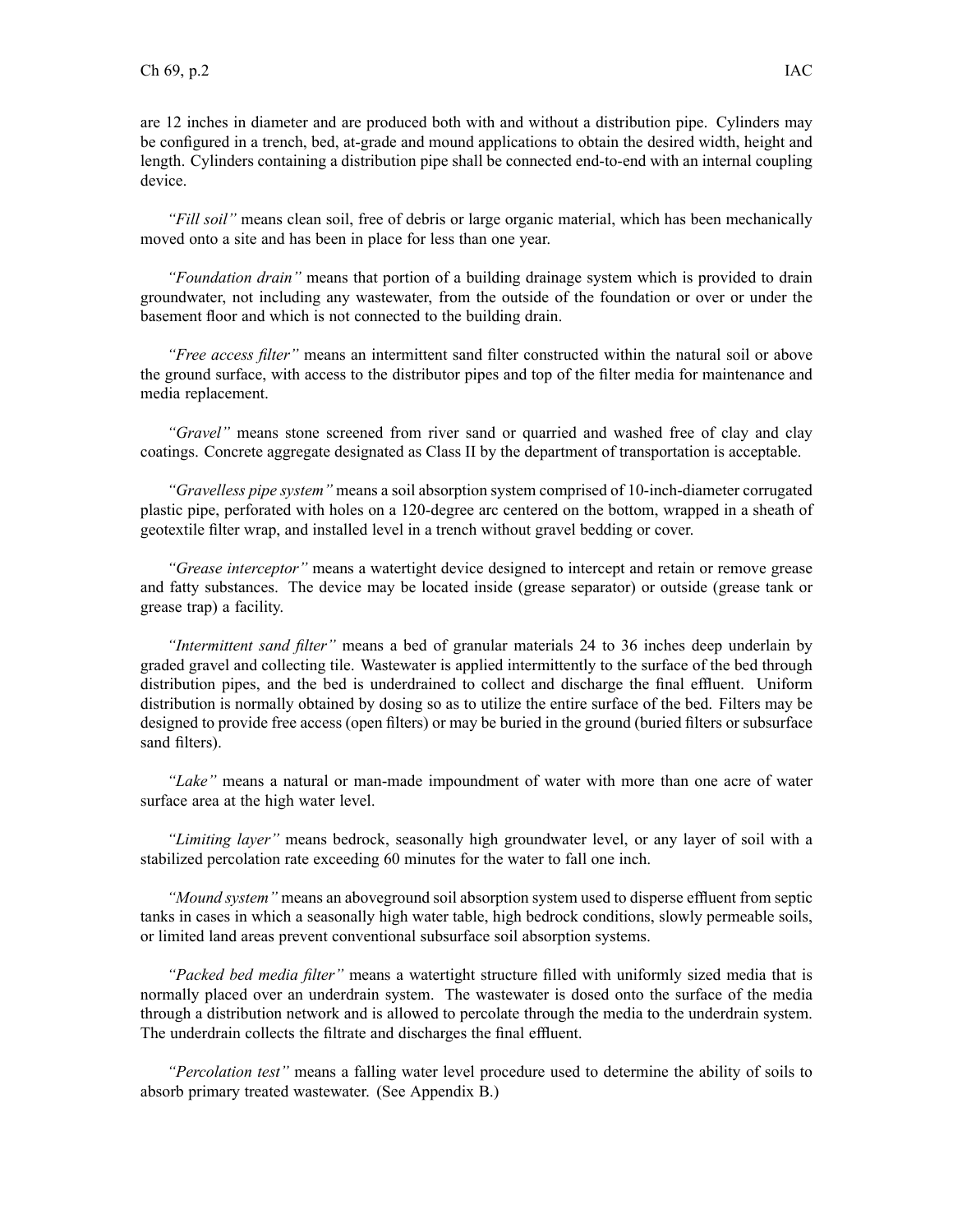*"Pond"* means <sup>a</sup> natural or man-made impoundment of water with <sup>a</sup> water surface area of one acre or less at the high water level.

*"Pretreated effluent"* means septic tank effluent treated through aeration or other methods that, upon laboratory analysis, meets or exceeds <sup>a</sup> monthly average for biochemical oxygen demand (BOD) of 30 mg/L and total suspended solids (TSS) of 30 mg/L.

*"Primary treatment unit"* means <sup>a</sup> unit or system used to separate the floating and settleable solids from the wastewater before the partially treated effluent is discharged for secondary treatment.

*"Private sewage disposal system"* means <sup>a</sup> system which provides for the treatment or disposal of domestic sewage from four or fewer dwelling units or the equivalent of less than 16 individuals on <sup>a</sup> continuing basis. This includes domestic waste, whether residential or nonresidential, but does not include industrial waste of any flow rate.

*"Professional soil analysis"* means an alternative to the percolation test which depends upon <sup>a</sup> knowledgeable person evaluating the soil characteristics, such as color, texture, and structure, in order to determine an equivalent percolation or loading rate. A person performing <sup>a</sup> professional soil analysis shall demonstrate training and experience in soil morphology, such as testing absorption qualities of soil by the physical examination of the soil's color, mottling, texture, structure, topography, and hillslope position.

*"Qualified sampler,"* for the purposes of collecting compliance effluent samples required under NPDES General Permit No. 4, means one of the following persons: <sup>a</sup> city or county environmental health staff person; an Iowa-certified wastewater treatment operator; or an individual who has received training approved by the department to conduct effluent sampling.

*"Roof drain"* means <sup>a</sup> drain installed to receive water collecting on the surface of <sup>a</sup> roof and discharging into an area or storm drain system.

*"Secondary treatment system"* means <sup>a</sup> system which provides biological treatment of the effluent from septic tanks or other primary treatment units to meet minimum effluent standards as required in these rules and NPDES General Permit No. 4. Examples include soil absorption systems, media filters, aerobic treatment units, or other systems providing equivalent treatment.

*"Septage"* means the liquid and solid material pumped from <sup>a</sup> septic tank, cesspool, or similar domestic sewage treatment system, or from <sup>a</sup> holding tank, when the system is cleaned or maintained.

*"Septic tank"* means <sup>a</sup> watertight structure into which wastewater is discharged for solids separation and digestion (referred to as par<sup>t</sup> of the closed portion of the treatment system).

*"Sewage sludge"* means any solid, semisolid, or liquid residue removed during the treatment of municipal wastewater or domestic sewage. "Sewage sludge" includes, but is not limited to, solids removed during primary, secondary, or advanced wastewater treatment, scum septage, portable toilet pumpings, Type III marine device pumpings as defined in 33 CFR Part 159, and sewage sludge products. "Sewage sludge" does not include grit, screenings, or ash generated during the incineration of sewage sludge.

*"Stream"* means any watercourse listed as <sup>a</sup> "designated use segment" in rule 567—61.3(455B) which includes any watercourse that maintains flow throughout the year or contains sufficient pooled areas during intermittent flow periods to maintain <sup>a</sup> viable aquatic community.